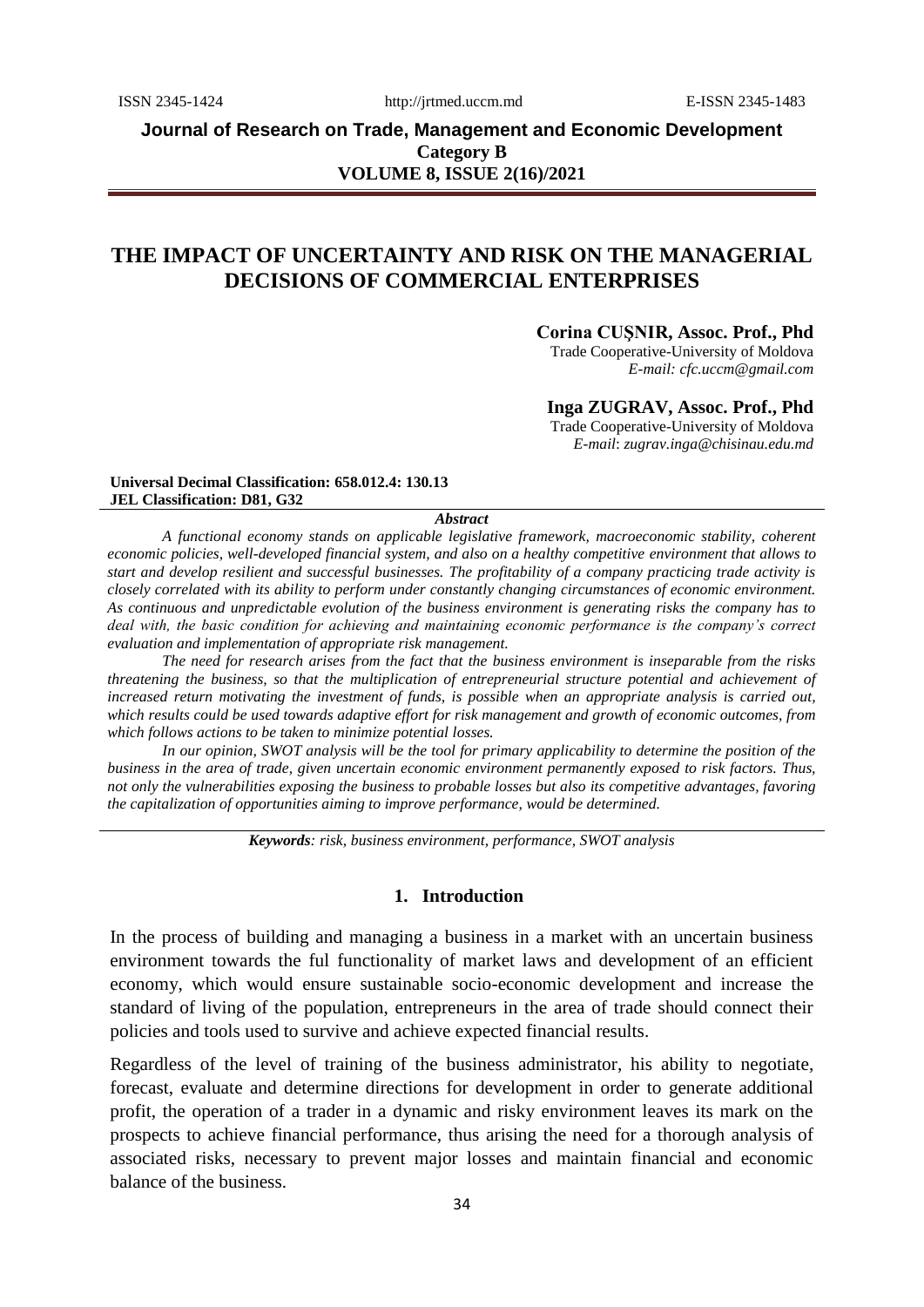Folowing the vast experience in the area of trade, the manager would select to implement projects and contract new collaborations aiming to restore the efficiency of entrepreneurial structure up to the target level, namely to 25-30 percent.

Analysis of the economic-financial performance of the trade entity represents the foundation level of conclusions related to the position of a business. The next step of company management is to identify positive and negative impact factors on the results obtained. Applying previous experience and taking into account the probability of repeating circumstances, the managing activity determines the risk, respectively the probability of obtaining losses or profits. Determining the degree under which environmental and business events may contribute to the achievement of economic objectives set by the entrepreneurial structure is the basic function of an administrator in order to ensure sustainable development of entrepreneurial activity results.

Highlighting the weaknesses and threats, which persist on the business in the area of trade, leads to the identification of possibilities for transforming these into development opportunities in the management of the entrepreneurial structure. Thus, in order to achieve and maintain financial and economic balance of the business, record highest performance, while avoiding, preventing and minimizing the impact of risks specific to the business environment, the entity shall use evaluation analysis data, financial data and forecasts to develop strategies with adaptive effect that would ensure sustainable financial viability of the company.

In order to carry out this function the company shall translate each component part of established conclusions into an objective embedded into the strategic business plan of the entity.

## **2. The extent of the current study of the problem, objective of the study**

Given that the company is not the only player and does not operate alone within the general economic system, business management should constantly make decisions that guide its activity accordingly and in harmony both with its own objectives and with the operation manner of other similar companies or of those connected to the company by collaborative relationships. In the specialty literature there are several definitions of risk and uncertainty concepts. We would like to emphasize the delimitation proposed by Knight based on managers' knowledge of probable results of the action carried out to solve decision-making problems [8]. Thus, managerial decisions can be divided into the following categories: decisions in conditions of certainty, decisions in conditions of risk, decisions in conditions of uncertainty, decisions in conditions of ignorance. Anghelache and Bodo highlight the impact of systemic risk on the development of decision-making and its outcomes in a crisis-driven environment [3, p. 111].

Making decisions in conditions of uncertainty means that the decision maker does not have the necessary information to determine the probability of ocurring phenomena, so the variables are partially unknown. In such case several technical methods can be proposed, such as: pessimistic technique, optimistic technique (Abraham Wald), optimality technique (Leonid Hurwicz), proportionality technique (Bayes-Laplace), regrets minimization technique (Leonard I. Savage). Thus, the information asymmetry generating the risk of moral hazard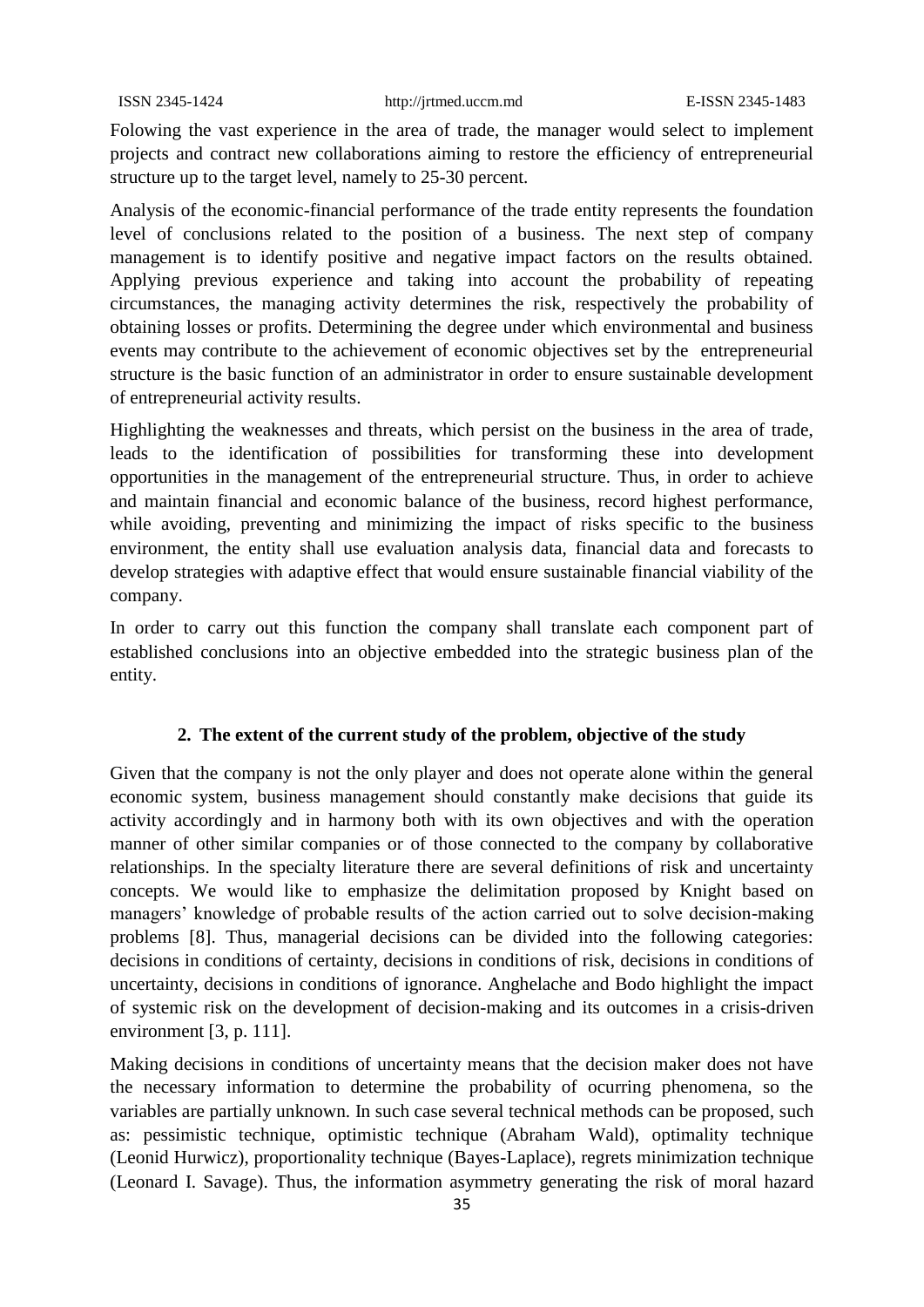and the risk of adverse selection processes can also appear, these risks being identified by the American economist K. Arrow. We would like to mention that the consequences of these risk categories on investment and financing decisions, their impact on the value of the company were estimated for the first time by M. Jensen and W. Meckling, which aim to structure contractual relations among the participants of entrepreneurial activity [7, p. 315].

To determine the positioning of the business within an uncertain economic environment constantly exposed to risk factors, a primary applicability tool would be the SWOT (**S**trengths **W**eaknesses **O**pportunities **T**hreats) analysis of the business, to determine not only the vulnerabilities that expose the business to probabile losses, but also its competitive advantages favoring the employment of opportunities to considerably improve performance.

Among major challenges related to the turbulent evolution of the environment that affect trade companies, we would highlight the complexity of managerial decisions, the multitude of relationships and fierce competition, modernization of technology, changes in legislation and finally the decision of financial investment or real investment [9, p. 120]. In this regard, we would like to mention that Henri Fayol considers strategic planning as the most important managerial function [5, p. 156].

The success of a decision, whether managerial or other, is compulsory associated with taking risks, therefore making the optimal decision under the existing circumstances is essential. Experts recommend that while using risk-based decision-making techniques (either by approaching pessimistic options or by creative thinking or development of the decision tree where given techniques are applicable to the extent of the ability to accurately assess risk or uncertainty conditions) it should be also taken into account the economic and financial situation of the business in question: the level of profit, turnover, liquidity rates, the position of company on the market, etc.

The more favorable the economic and financial situation of the entrepreneurial structure, the more possible is to assume higher risks with probabilities of obtaining superior results, however, being necessary the existence of compensation resources in case of failure [10, p. 562]. Trade performance depends not only on the trade regime but also on the business and investment climate of the country. While the trade regime in the Republic of Moldova is quite favorable for the participants in the external trade and, in general, the external environment for Moldovan exports is also positive, the business environment seems to be a factor which determines the decrease of competitiveness of goods produced in the Republic of Moldova.

#### **3. Methods and materials applied**

The study of the uncertainty and risk impact on the managerial decisions of trade enterprises starts with the identification of problems and ends with finding of appropriate solutions to overcome them. Given the complexity of the subject, among research methods used there are general and specific scientific research methods: research and comparison, scientific abstraction, synthesis, observation, logical and systemic analysis (qualitative and quantitative), induction and deduction, interdisciplinarity, the method of systemic treatment, the statistic method, i.e. complete and complex rendering of economic phenomena and processes studied. The methods employed allow to highlight the causality of economic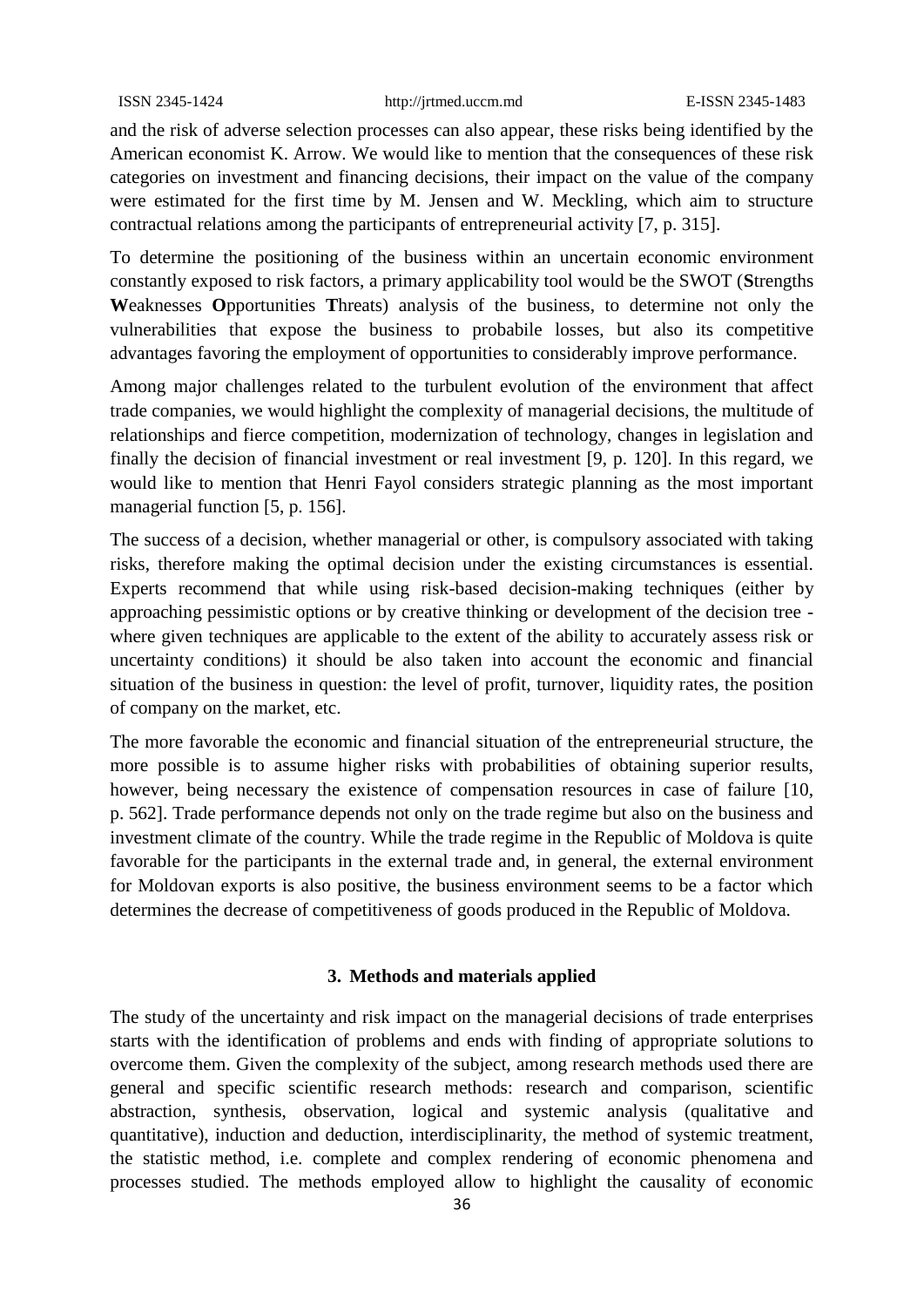processes and behaviors, trends and determining factors, substantiation of scientific conclusions.

Research studies, resources of the global information system, periodical scientific and special literature, authors' observations were employed for theoretical and methodological basis of the paper.

#### **4. Results obtained and discussions**

In our opinion, a business proves to be profitable when the revenues it generates cover the expenses incurred for its operation and ensure a surplus value represented by profit. A distinctive aspect of the activity of enterprises in the area of trade is expressed through its major vulnerability to the fluctuation of the official exchange rate of the European currency the currency in which income is recorded, given the fact that both production costs materialized in wages and their related contributions, expenses on transportation of employees, fuel, maintenance and insurance of transport means, space rental, payment of communal services, taxes, duties and fiscal authorizations, as well as sales expenses represented by payments to transport companies and broker companies, import-export duties and other services related to the import of necessary materials and export of the finished product – the company registers these exclusively in national currency.

An even greater increase of this risk is highlighted by bank loans of companies from the area of trade, contracted in national currency, attached to the exchange rate of the European currency, which implies their capitalization (one of credit products being in the form of credit line with the possibility of full coverage and repeated capitalization, as working capital need arises) in Moldovan lei related to the exchange rate. In this context, the company incurs additional costs related to the operations of converting cash into accounts (presented in Euro) in national currency, for payment of the loan at a rate other than was recorded within the first operation.

It is also important to mention that companies may benefit from the following distinct credit products: commercial mortgage loan, investment loan, simple loan with payment in constant installments for working capital and renewable credit lines. The use of bank loans for financing the activity of the company can be considered both in terms of interest rate and declining financial autonomy, i.e. risk-generating, as well as a possibility to increase financial profitability of the company, on the other hand.

Thus, we shall perform a SWOT analysis for local entrepreneurial structures, reflecting business-related aspects, occurred during the last years or predictable for future periods.

**Strengths** presented by businesses in the area of trade outline:

- High degree of experience. Trade plays a particularly important role in the economy. In this case, we are not only considering the economy, as a whole, but also the fact that most sectors depend strongly on the trade relations they establish. Overwhelming evidence demonstrates a direct link between trade and human development in the country. At the same time, business is easier to organize within trade, it requires smaller starting capital, quick return of investment is possible,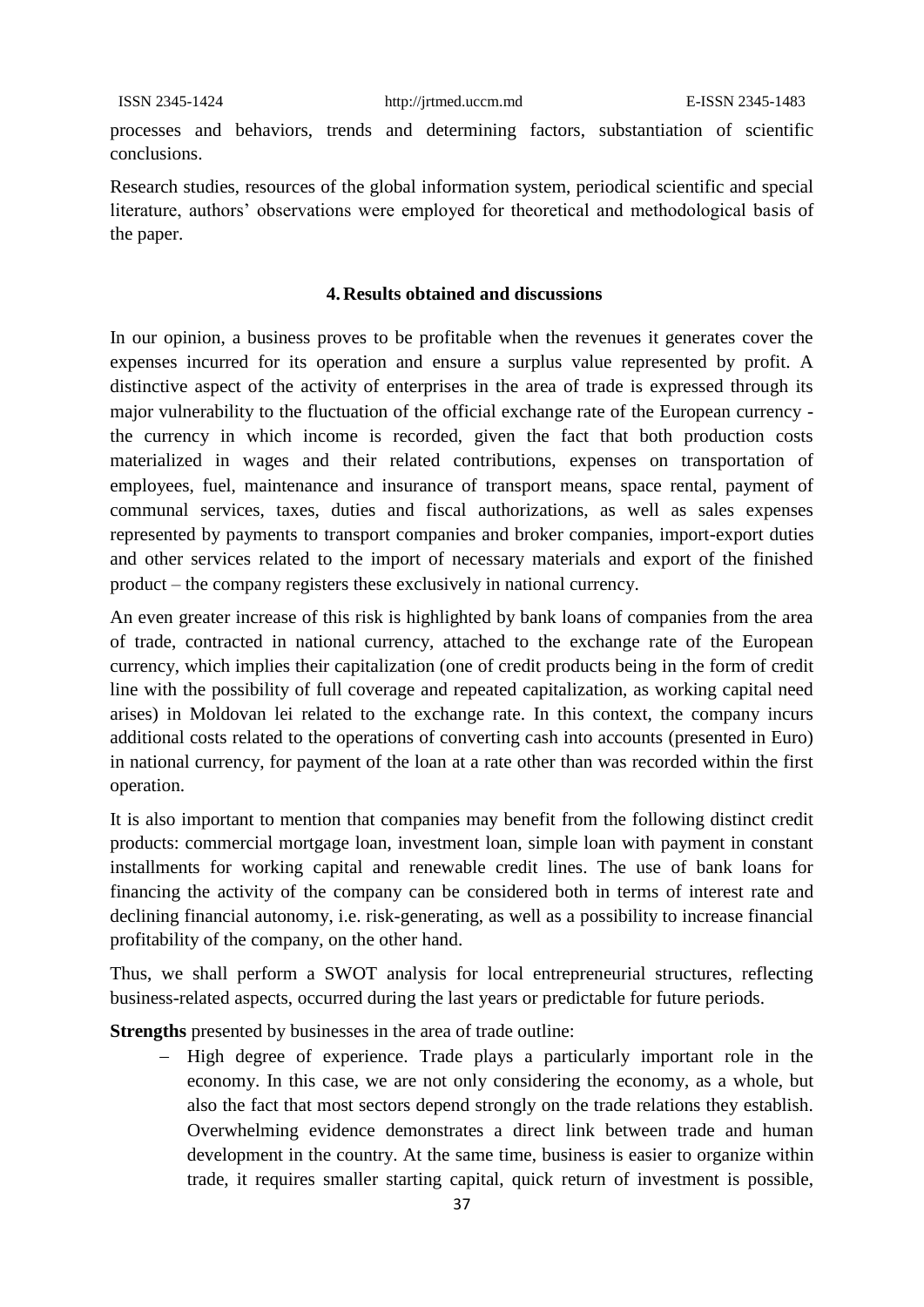profit can be obtained in a relatively short time and, consequently, trade is most attractive compared to other types of activity.

- Existence of permanent collaboration agreements with key clients. Trade performance depends not only on the commercial regime but also on the business and investment climate in the country. Entrepreneurial structures in the area of trade have concluded framework agreements regulating long-term collaboration and describing the working cycle for every service request, price paid, deadlines, manner and period of payment of contract cost, parameters determining the quality of service provided, rights and obligations of the parties and dispute-solving arrangements.
- Lack of expenditure regarding supply of raw materials. Trade economic entitites materialize their expenditure only through payment of salaries, contracted services, leasing of space and other current management expenses.
- Convenient business location. Along with the evolution of market mechanisms over time, convenient conditions were created favoring the development of small businesses in the area of trade at a much faster rate than in other branches of economy, thus stimulating emergence of small and medium enterprises. However, these are not evenly located.
- Competitive and on-time paid salaries. Trade can also produce effects that are not directly linked to revenue. Trade could also reduce or increase regional disbalance in employment and income distribution, reshape demand and supply patterns for education services and for environmentally friendly products. At the same time, by paying average per branch salaries as well as by providing transportation to workplace for employees, the latter become loyal and ensure a higher labor productivity.
- Modernization of traditional trade forms. With the modernization of trade actions (distribution and sale forms) and trade means (trade techniques), old traditional forms of trade are being gradually replaced by modern forms, in accordance with the concept of sustainable development and globalization. Distance commerce, especially e-commerce, direct sales and those based on franchise agreements are booming; small stores disappear and chain stores expand, including "cash and carry" type, these are integrated businesses run by companies having large retail space. Along with large stores, the stores of local producers are rapidly developing, as an integral part of commercial distribution.
- Technological equipment. Increasing investment in the trade area is a significant criterion, based on which modernization of the trade infrastructure, fortification of the existing potential, technology upgrade, quality improvement of the commercial services, etc., are expected.

Certain **weaknesses** can also be outlined in the area of trade:

- Rent expenses. The operation of company in rented space adds extra expenses to all lease expenses paid, this fact having negative influence on final profitability of the company. At the same time, their maintenance and repair is carried out by the company - expenses that do not produce benefits and do not return over time.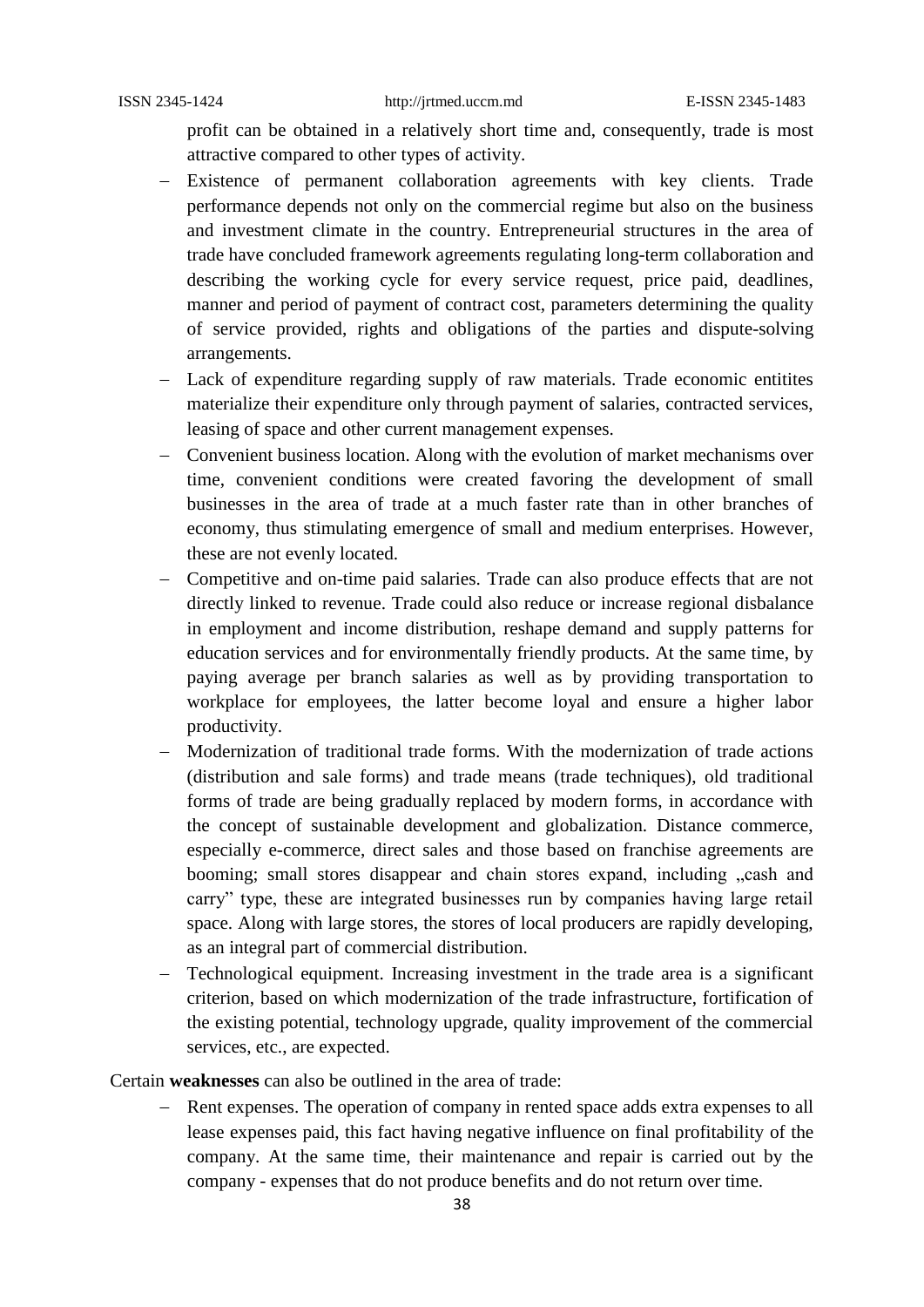- Lethal effect of COVID-19. According to the Ministry of Economy and Infrastructure, the pandemic crisis reduced the national economy by 14% in the second quarter of 2020 and by 7.2% in the first semester. Most economic sectors had negative contributions to the evolution of GDP, the most affected ones being domestic trade, industry, transport, construction, HoReCa, etc. According to the National Bureau of Statistics, in 2020 the turnover of the wholesale trade (excluding trade of motor vehicles and motorcycles) decreased by 5.6% (in current prices) compared to 2019. In 2020 the turnover in retail trade (excluding trade of motor vehicles and motorcycles) increased by 4.6% (in comparable prices) compared to 2019. At the same time, the turnover regarding market services provided to the population decreased by 15.7% ( in comparable prices) compared to 2019 [13].
- Dependence on loan resources. The degree of financing of the activity of entrepreneurial structures, including those in the area of trade, by means of resources received in the form of loans and borrowings from financial institutions, makes companies vulnerable to credit risk.
- Personnel without proper training. The personnel of trade entities often does not have special training. Therefore, it is absolutely necessary to involve higher education and specialized secondary institutions with economic-commercial profile in the organization of trade education and in continuing training of the employees, in the training and evaluation of workers without commercial studies who are already employed in trade activity. Currently, the education of staff in the field of merchandise and trade is carried out within two higher education institutions and in 25 vocational secondary and specialized secondary education units (colleges, centers of excellence).
- The activity carried out by entrepreneurial patent holders. Originally, the entrepreneurial patent system was created as an exception to traditional entrepreneurship, however, over time it has become a dark entrepreneurial practice. According to the State Tax Service data, in December 2019, the number of holders of at least one valid patent exceeded 14,000 and the number of individuals registered with the Tax Office operating independent activity was only 1,600. It is estimated that in the coming years about 7,000 patent holders involved in trade activities shall choose independent activity or other forms of entrepreneurship, provided that the deadline for retail trade is maintained until 31.12.2022. At the same time, it is planned that by December 2022 about 100 patent-based businesses in trade, managed by individuals from disadvantaged categories of population, shall be supported by ODIMM and transformed into traditional forms of entrepreneurship, such as IE (individual enterprises) or SRL (private limited company) [12]. It should be noted that the abolition of patent trade has been discussed for more than eleven years, but due to populist reasons it has been postponed for several years. It should also be mentioned that the practice of trade based on entrepreneurial patent is a profitable business. However, state budget revenues from patent holders continue to be insignificant due to the lack of accounting records regarding their activity. At the same time, a considerable part of retail sales carried out by patent holders belongs to unorganized trade (markets).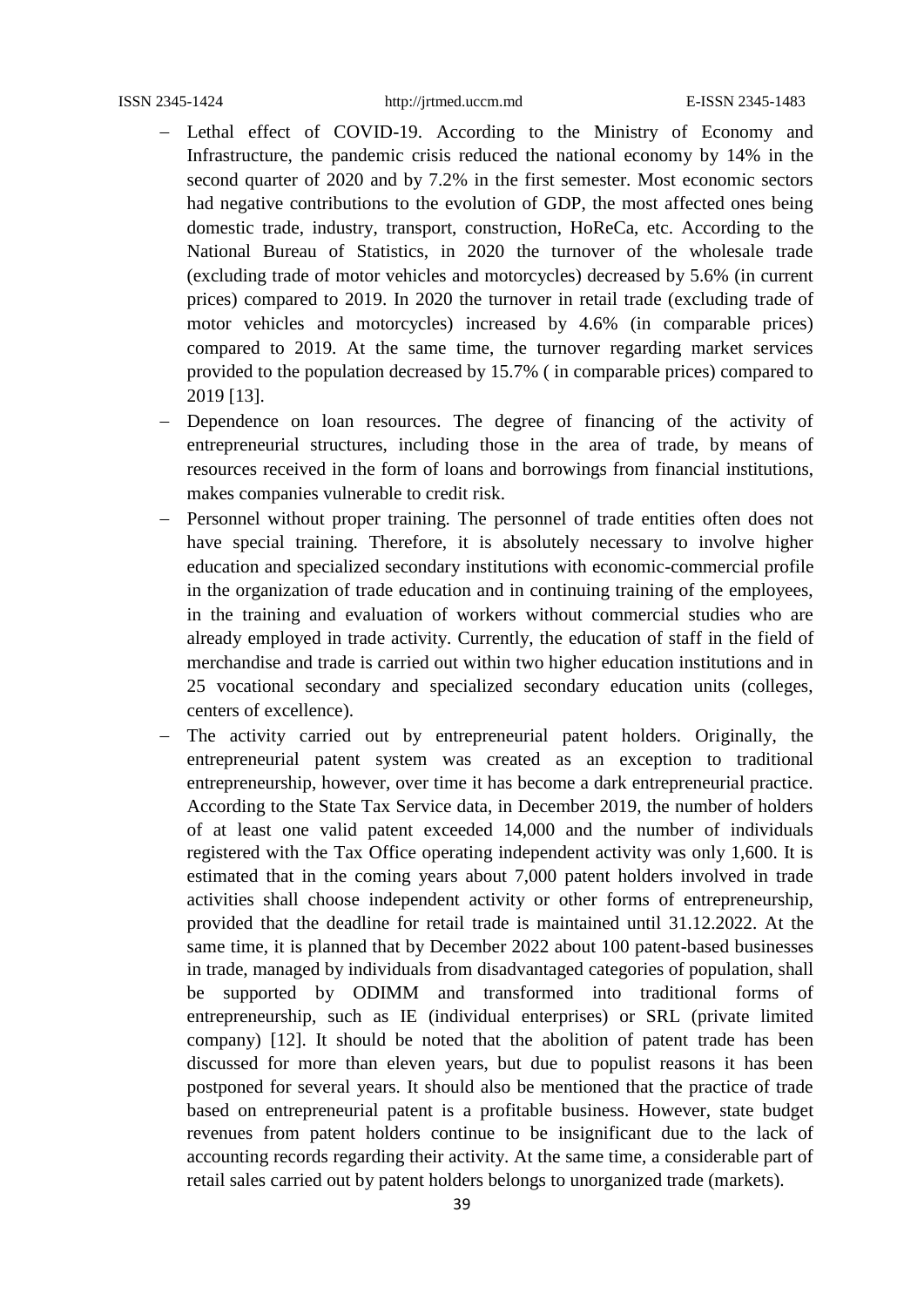The unstable and uncertain environment in which business exists and develops, including in the area of trade, exposes it to threats, which can be both internal in nature, as a result of human factor, and a manifestation of external environmental factors, with potential damage generator.

- The threat of rising interest rates. For a company whose operation is financed through credit resources and loans from financial organizations, increases in interest rates can generate financial losses. Thus, one of major threats faced by indebted companies is to be exposed to additional interest costs that would consume economic profitability generated by the company at a time when not prepared to pay off interest, this fact attracting in chain exposure of the company to credit risk and implicitly to insolvency risk.
- The threat of strong and short-term variations of the exchange rate. In the context of different currencies, in which payments are made and income collected, the company is permanently exposed to the risk generated by the exchange rate, expressed in negative exchange rate differences between the calculation of future benefits and the actual recording of income. Exchange rate losses can be acceptable only as long as they are offset by a high economic return that allows their recovery, but if losses generated by exchange rate differences are significant and consume profit, the entrepreneurial structure is exposed to the risk of losses leading to closing the business.
- The threat of legislative framework changes. Operating in an unstable market the company is exposed to risks due to the amendments in local legislation as well as in international regulations and agreements. Thus, there is a likelihood of introducing barriers to the import-export of goods, which cannot be offset by the applicable trade margin within the limits of maintaining a competitive price for the services provided.
- The threat of increasing fiscal pressure. The threat of increasing fiscal pressure is present in the activity of the company at any stage of its development, generating additional expenses able to affect the final result.
- The threat of political changes. In the context of social and economic situation of the Republic of Moldova with multiple changes in unexpected directions, there is a risk of changing the political vector of the country able to impose certain restrictions on international trade or to generate factors of negative influence regarding the profitability of such activity. Thus, for companies operating on international market arises the risk of ceasing, reducing or diminishing the profitability of running a business, not as a result of their own will, but as a consequence of economic and political situation of the country.

The threats and vulnerabilities identified in the analysis of business in the area of trade, also have an informative side that shows, as a measure to minimize possible negative effects, the search for aspects with the potential to capitalize on business development opportunities.

- Expansion of the range of services provided could compensate for the loss of one market sector by means of capitalizing on another.
- An increase in the number of customers in addition to increasing the range of the company's products, which would allow to get a new market sector, concluding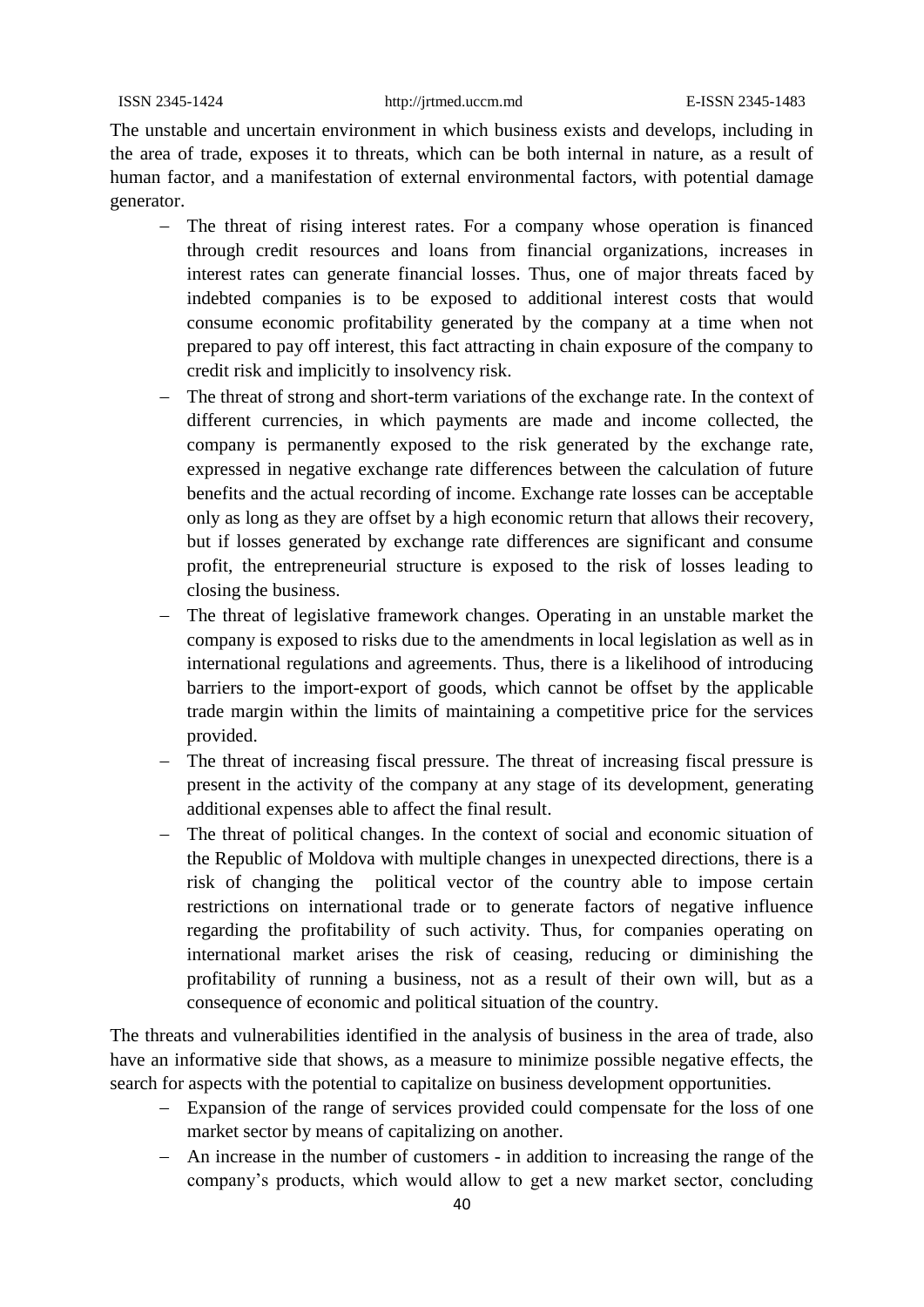partnerships with new companies, provision of existing services, allows increasing the market share in the existing sector. In the context of the activity of trading enterprises, this opportunity can be exploited, both by negotiating new partnerships abroad and by concluding contracts with domestic economic agents, which would ensure the dispersal of risk, both economically and in the context of the geographical area, ensuring greater stability in crisis situations.

 Gradual reduction of credit financing level. In order to increase financial autonomy, the company should gradually aim to minimize the costs of contracted loans, and where possible, to ensure financing of current activity from its own resources by means of own profits. Such an approach would increase the potential for investment loans, which are a smaller burden, are being repaid in a longer term and usually with lower costs, and having the potential to increase performance in absolute terms and higher percentage.

The use of decision-making techniques in conditions of risk and uncertainty gives managers the opportunity to consciously assume risks, selecting them in accordance with effects and consequences these risks could generate if they were to occur. Fragile economic conditions and low levels of productivity are exacerbated by state's extensive involvement in the economy, by shrinking fiscal space, by weak financial intermediation and governance challenges.

Among advisable decisions aiming to maintain and increase the profitability of domestic businesses in the area of trade the following hypotheses can be taken into account:

- Diversification of the range of services provided or work performed is a starting point in diluting market risk, thus making the entity less vulnerable to customer's request for price change, in case of stopping its activity for certain customers to whom it provides service.
- Growth of the number of customers in the existing market and in markets where entrepreneurial structure has not been operating so far, would allow risk dispersal both in terms of quantity and geography.
- Reduction of administrative costs through the negotiation of lower prices for the premises rented by the company, thus increasing commercial profitability and creating a reserve fund for mitigation of risks generated by the aspects with lower control potential.
- Negotiation in contracts with partners of shorter deadlines for payment of services provided - with a positive impact on control of treasury risk - expressed by lack of financial resources needed for uninterrupted development of economic activity.
- Analysis of the possibility to obtain and negotiate better prices from partners aiming to maximize revenue and minimize costs, so that customers could be charged higher prices along with improval of quality, terms, or provision of additional services, while in relationships with suppliers to negotiate lower costs as far as possible.
- Identification of sources for creation and retain of reserve funds for compensation of losses due to exchange differences - by launching alternative operations whose remuneration should be made in national currency, intended to cover the resulting losses, so that these should not affect net profitability of the company.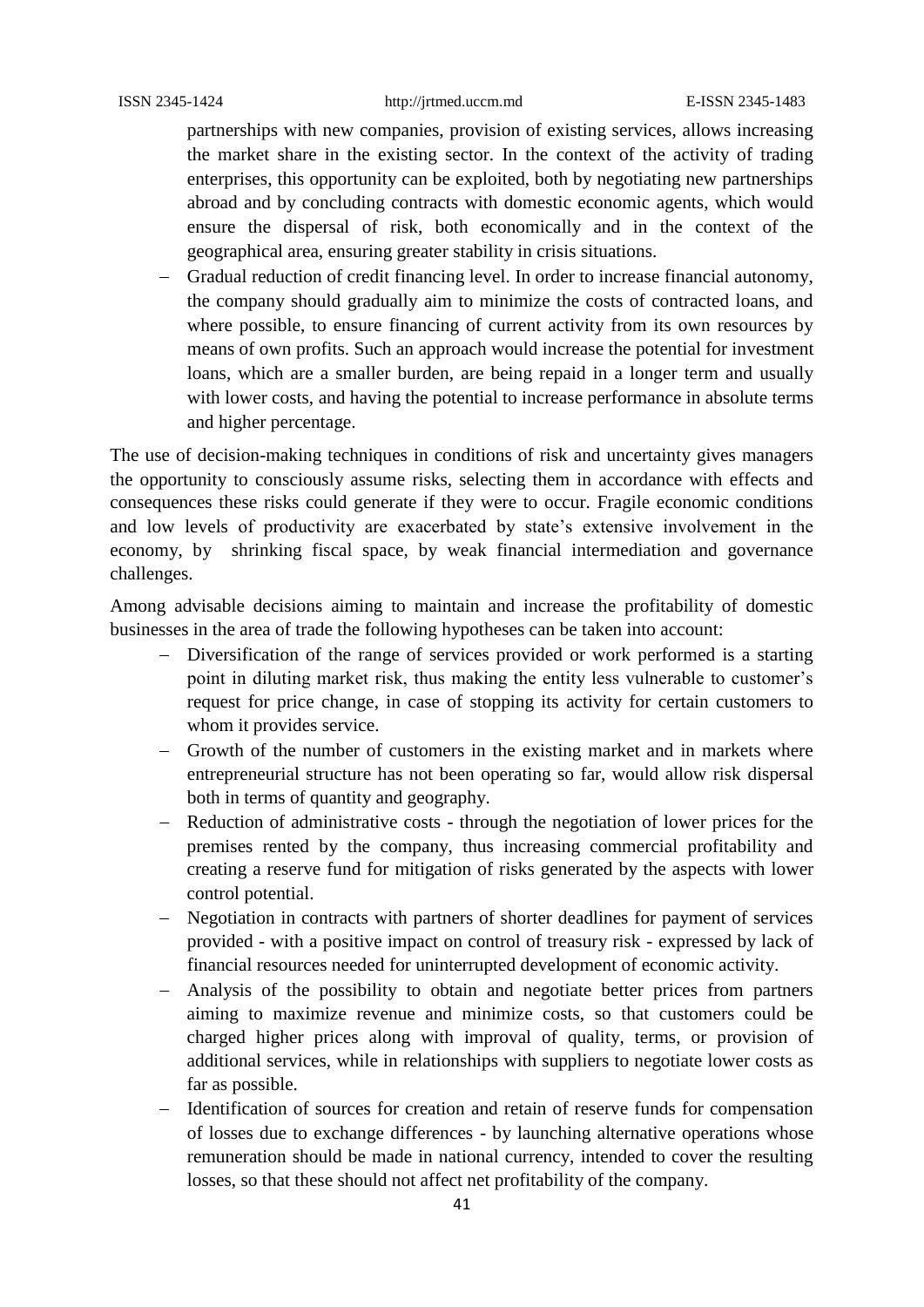- Consideration of opportunities to reduce labor costs through technology retrofitting and innovation of the production process, so that due to the increase of gross profit margin reserves to prevent possible crisis situations should be provided.
- Use of non-expensive labor by joining dual education projects, thus simultaneously achieving two important goals during the operation of the company - profitability increase, generated by the reduction of costs related to wages and respective contributions, and prevention of labor shortage risk through creation and upkeep of personnel reserve.
- Development and implementation of strategic plans with greater caution in terms of making investment, thus ensuring creation of funds for development, so that making an investment with a longer payback period shall not endanger proper business development and threaten the stability of the business through generation of excessive losses.
- Permanent market research in order to timely identify environmental risks, assess them and implement mechanisms to convert uncertainty situations into development opportunities aiming to maximize profitability of the business.
- Hoping to increase the volume of work and, consequently the profit, the entrepreneurial structures in the area of trade should be welcome to extend their activity in other locations - where there is qualified labor force - such investment and increase of related expenses would consequently generate new profitability decrease, a situation tending to improve in the future.

Being a particularly human activity, decision making bears a mark of subjectivism, being indispensable for the personality, temperament and experience of the decision maker as well as for the environment in which the decision is to be made. However, we are in possession of tools that can ensure a certain degree of objectification regarding the decision-making process when used logically and consistently. In the context of a decision-making process at a profitable business level the manager must define the problem and set the objectives, and identify all appropriate factors, restrictions and interdependencies respectively. He must identify as much relevant information as possible under conditions of time and cost constraints, analyze selected data, mention alternative solutions and evaluate them in terms of profit and cost - choosing the best solution [11, p. 142]. Effective adoption of a decision becomes an art of choosing the best solution from the available options, a decision to be selected in one of possible situations regarding the information available to the decision maker on the issue: certainty, risk or uncertainty, the choice to be made in favor of the decision that will generate a maximization of the results recorded by the business.

## **5. Conclusions**

Referring to the achievement of economic and financial balance, as a basic characteristic of the sustainable performance of the business within any company, we notice the importance of permanent analysis of payment capacity, solvency and general liquidity. It can also be obtained only if the company has sufficient funds to settle its debts at each maturity date. Thus, any economic unit can concentrate on a certain specialization of resources, classifying them according to the type of use and to financing sources.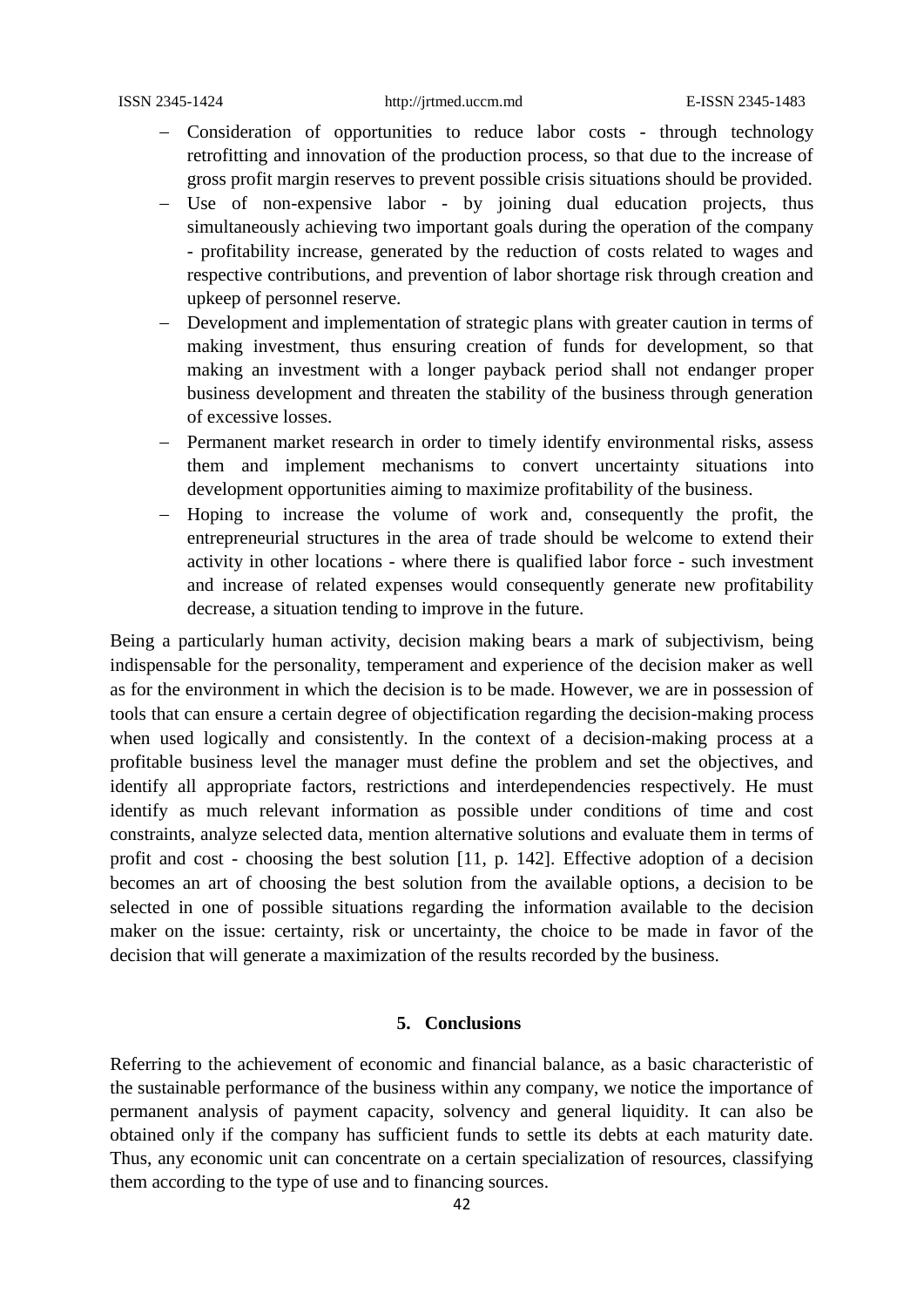In order to achieve and maintain a profitability that would be able to support sustainable existence and economic viability of a business, strategic management measures are required, among which the following actions can be mentioned:

- 1) Implementation of an active promotion policy that allows the expansion of sales market and of the intensity of consumption from the existing market sector of the entity. This would contribute to turnover increase, payment capacity increase, the cost of the company and, consequently, to the remuneration of its owners through increasing the profitability bonus.
- 2) Decrease of the level of goods and materials recorded in the financial statements of company as a result of undelivered orders to bankrupt customers, of the duration of finished products delivery, and, in particular, reduction in the duration of receivables, which shall contribute to increase in the turnover of assets and, consequently, to economic profitability.
- 3) Contracting of a larger amount of credit from the bank under low interest conditions, which in a shorter period of time would succeed to expand the activity as well as to increase the statutory capital of the company. This situation would bring a higher profit than the expectation of own resources accumulation to carry out the necessary financing.
- 4) Development of strategies for cost reduction and fast debt collection.
- 5) Preparation of effective financial management reports.
- 6) Entering new markets through identifying and negotiating new partnerships at international and local levels by developing marketing policy on internal market and expanding collaboration relations with the market where the export of goods is carried out.
- 7) Carrying out of regular economic and financial analysis of the company in order to be able to forecast weaknesses and to get rid of them or at least reduce them.
- 8) Carrying out of an analysis on the return on equity of the company given that systematic approach to the issue of return on equity allows its correct positioning in the strategic segment to which it belongs and, at the same time, objective justification of prospective guidelines.
- 9) Selection, by managerial analysis, of profitable companies clients with permanently available cash, which have the possibility to pay for the goods at the time of purchase, and the money obtained could be directed to debt settlement and increase of statutory capital.
- 10) Systematic analysis of financial structure of the company and further identification of loan contracting opportunity, up to the stage allowed by the level of economic profitability and market interest rate, with scientifically reasoned financing decisions.
- 11)The company should also consider exporting own-made finished products. This solution is needed in conditions of hard competition, refurbishment and product quality, promotion of own brands and collections, serving as a potential for market penetration, as alternatives to the existing type of activity. At the same time, the entrepreneurial entity must pay attention to this aspect because developing countries (China, Indonesia, Korea, India, Pakistan) are owners of raw materials, have competitive workforce and have early adopted industrial policies favoring export promotion and conquest of new markets.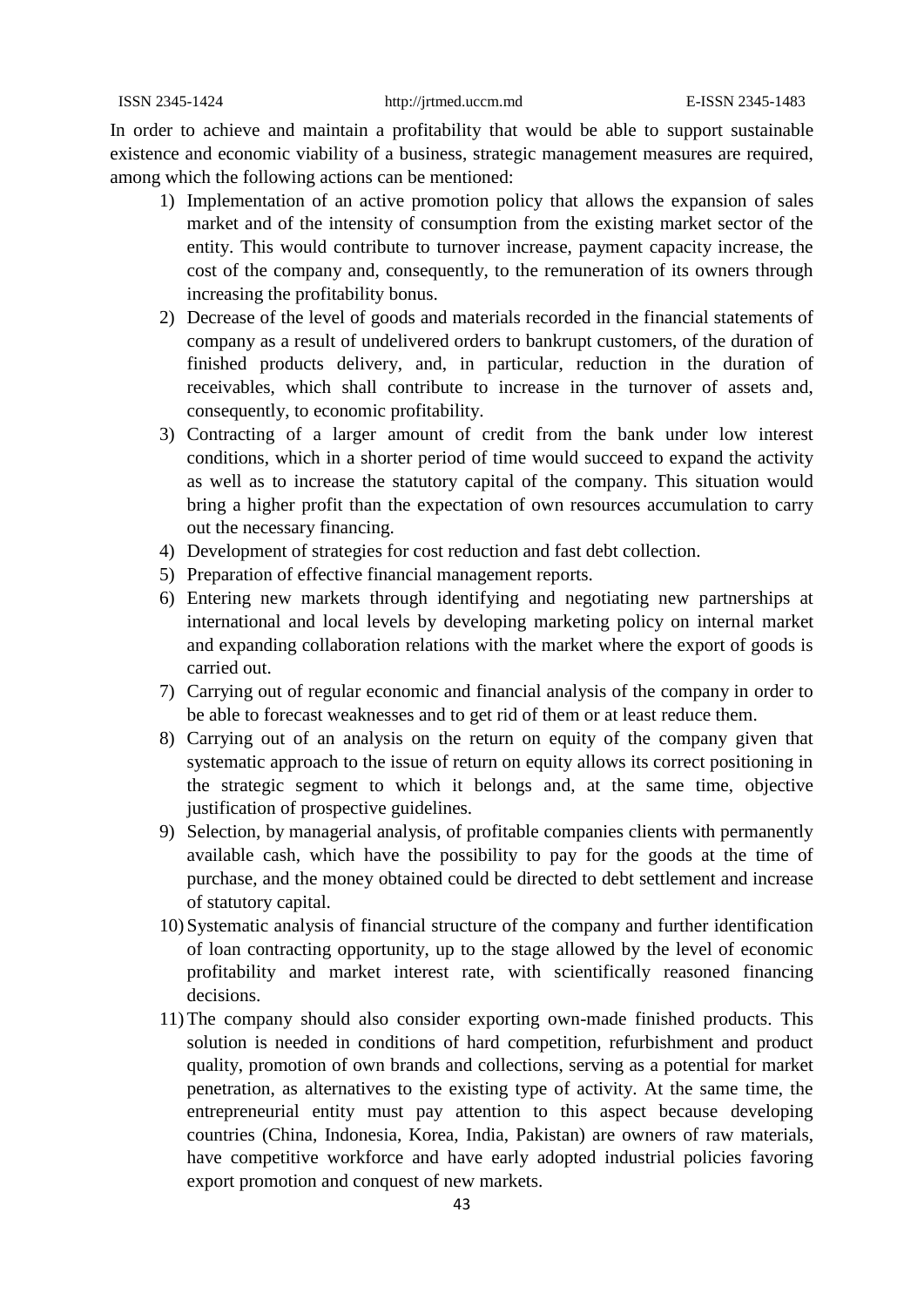In order to ensure the continuation of activity in the existing system of relations and, at the same time, to ensure a high level of profitability rates, the trade company should take into account the above listed strategies and apply them. The management of the company has to ensure constant growth of business performance, by adapting financial strategies to the environment where it operates.

#### **REFERENCES**

- 1. Asistenţă pentru evaluarea necesităţilor în domeniul comerţului în Republica Moldova. Comerțul și dezvoltarea umană. / Assistance For Trade Needs Assessment in the Republic of Moldova. Trade and Human Development. Martie 2011. Biroul Regional PNUD pentru Europa şi Comunitatea Statelor Independente, 94 p. Available: [https://unece.org/fileadmin/DAM/trade/ct/ct\\_2011/AfT\\_Moldova\\_R.pdf](https://unece.org/fileadmin/DAM/trade/ct/ct_2011/AfT_Moldova_R.pdf)
- 2. Strategia de dezvoltare a comerţului interior în Republica Moldova pentru anii 2014-2020 / Internal Trade Development Strategy in the Republic of Moldova for the years 2014-2020
- 3. ANGHELACHE, C.; BODO, G. Theoretical aspects regarding systemic risk and managerial decisions during the crisis. In: Romanian Statistical Review Supplement. 2016, no. 12, pp. 109-116.
- 4. BALYNSKY, A.K. Рекламный менеджмент фирмы. / Advertising Management of the Company. Еврика, 2001. 176 p. ISBN 9975-947-75-3.
- 5. HENRI FAYOL Administration industrielle et generale. Edition presentee par P.Morin, Paris, Dunod,1979. 156 p.
- 6. IONOVA, A. F., SELEZNEVA N. N. Финансовый анализ: учебник. / Financial Analysis: textbook. М.: ТК Велби, Изд-во Проспект, 2006. 624 p. ISBN 5-482-00559-3.
- 7. JENSEN, M., MECKLING, W., Theory of the Firm: Managerial Behavior, Agency Costs, and Ownership Structure. In: Journal of Financial Economics. 1976. V. 3, No. 4, pp. 305-360.
- 8. KNIGHT, FRANK H. Risk, Uncertainty and Profit, Boston, MA: Hart, Schaffner & Marx; Houghton Mifflin Co. 1921. Available at:<http://www.econlib.org/library/Knight/knRUPCover.html>
- 9. MARMUSE, C., MONTAIGNE X. Management du risque. Paris,Vuibert Enterprise, 1989. 204 p.
- 10. ZUGRAV I., CUȘNIR C., MAXIM I. Financing of investment projects in terms of risk and uncertainty. Dezvoltarea economico-socială durabilă a euroregiunilor şi a zonelor transfrontaliere. Volumul XL, Ciprian Ionel Alecu, Dumitru Tudor Jijie, Marilena Doncean, (coord.). - Iaşi: Performantica, 2021, p. 559-568. ISBN: 978-606-685-831-1.

Available at: https://acadiasi.org/dezvoltarea-economico-sociala-durabila-a-euroregiunilor-si-a-zonelortransfrontaliere/

- 11. ZUGRAV, I. Procesul decizional în condiţii de incertitudine cu aplicaţii în activitatea de antreprenoriat. / The Decision-Making Process in Conditions of Uncertainty with Applications in the Entrepreneurial Activity. Conferinta științifico-practică internațională "Dezvoltarea inovativă, colaborativă, incluzivă a cooperativelor: teorie, practică, perspective", 2018, Chișinău. UCCM. pp. 140-146. ISBN 978-9975-3272-7-5. Available at: http://conference2018.uccm.md/index.php/ro/publicatii-ro
- 12. [https://odimm.md/images/2020/Raport\\_de\\_activitate\\_ODIMM\\_2020.pdf](https://odimm.md/images/2020/Raport_de_activitate_ODIMM_2020.pdf) (visited 10.12.2021)
- 13. [www.statisitca.gov.md](http://www.statisitca.gov.md/) (visited 26.10.2021)

## *Rezumat*

*La baza unei economii funcționale se află un cadru legislativ aplicabil, stabilitate macroeconomică, politici economice coerente, un sistem financiar bine dezvoltat și, inclusiv, un mediu concurențial sănătos, care permite inițierea și dezvoltarea unor afaceri rezistente și performante. Atingerea rentabilității agentului economic, care practică activitatea de comerț este strâns corelată cu capacitatea acestuia de adaptare condițiilor mediului economic în permanentă schimbare. Așa cum evoluția continuă și imprevizibilă a mediului antreprenorial este generatoare de riscuri, cărora entitatea este nevoită să le facă față, diagnoza corectă și implementarea unui management al riscului adecvat este condiția de bază în atingerea și menținerea performanțelor economice.* 

*Necesitatea cercetării derivă din faptul că mediul de afaceri este indivizibil de riscuri, ce pot periclita desfășurarea afacerii, astfel încât o multiplicare a potențialului structurii antreprenoriale și înregistrarea unei rentabilități sporite, care ar motiva investirea capitalului, este posibilă doar în condițiile unei analize corecte, concluziile căreia să fie utilizate spre efort adaptiv în gestiunea riscului și maximizarea performanțelor economice, din care să rezulte acțiunile ce urmează a fi întreprinse pentru minimizarea posibilelor pierderi.*

*Considerăm că un instrument cu aplicabilitate primară pentru determinarea poziționării afacerii din*